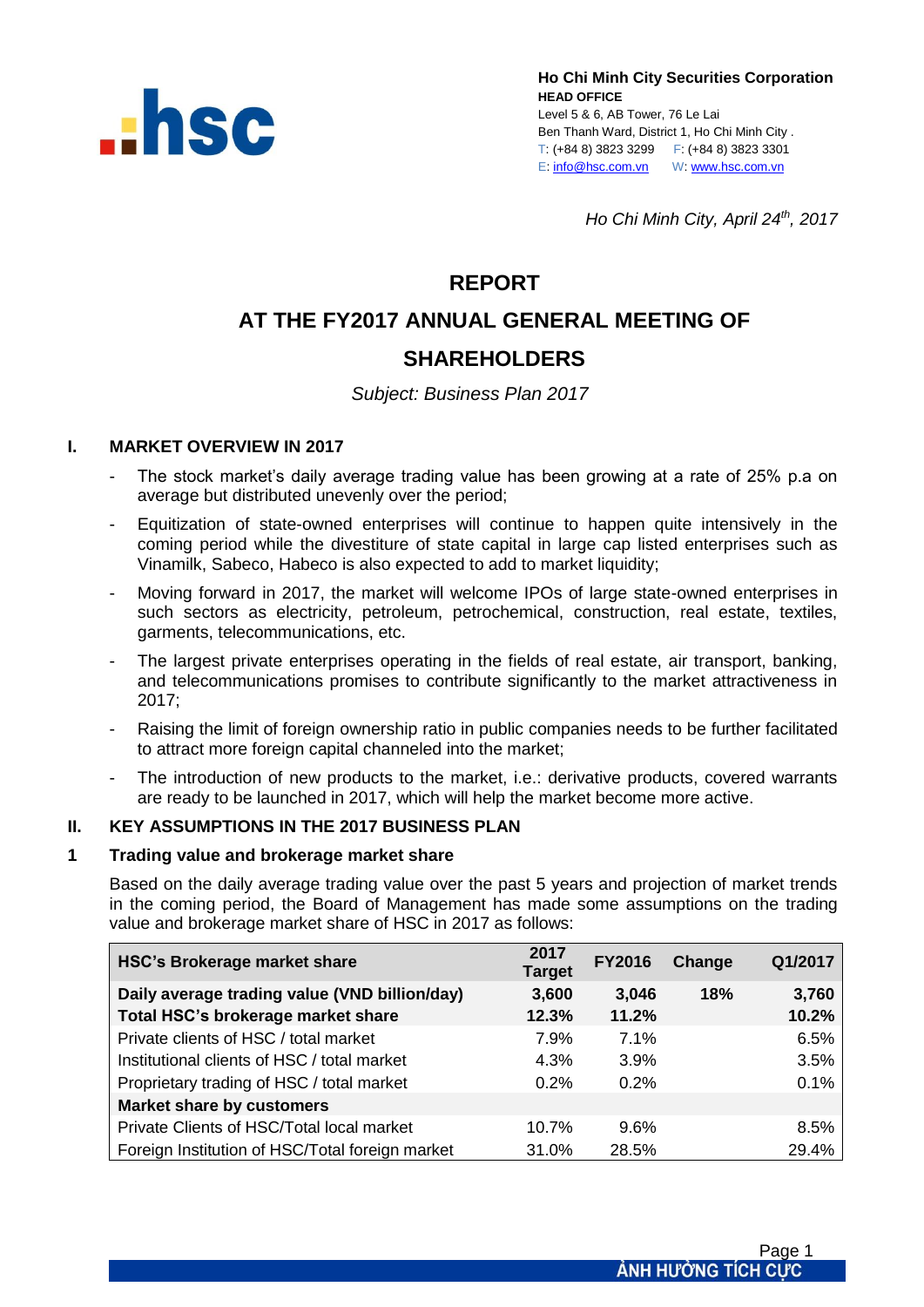Actual daily average trading value in Quarter 1/2017 reached to VND 3.760 billion, increased by 23% compared to 2016 (2016: VND 3.046 billion) and equivalent to 104% compared to projection for 2017 in 2017 Target.

#### **2 Margin lending transactions**

| <b>Margin Lending</b>                                                                                        | <b>Projection</b><br>for 2017 | <b>FY2016</b> | Change | Q1/2017 | % 2017<br><b>Projection</b> |
|--------------------------------------------------------------------------------------------------------------|-------------------------------|---------------|--------|---------|-----------------------------|
| HSC average margin loan balance (VND<br>billion)<br>In which:                                                | 3.100                         | 2,599         | 19%    | 2,695   | 87%                         |
| <b>Allocation to Private Client Division</b><br>(VND billion)<br>Allocation to Institutional Client Division | 2,899                         | 2.432         | 19%    | 2,486   | 86%                         |
| (VND billion)                                                                                                | 202                           | 167           | 21%    | 209     | 103%                        |
| The average margin interest rate                                                                             | 13.3%                         | 13.3%         |        | 13.7%   |                             |

Margin loan balance is expected to move along with the surge in the entire market's trading value and the lending rate is projected at 13.3% p.a, equivalent to the average interest rate in 2016.

#### **3 Bank interest rate**

| <b>Bank interest rate</b>                | <b>Projection</b><br>for 2017 | <b>FY2016</b> | Q1/2017 |
|------------------------------------------|-------------------------------|---------------|---------|
| The average deposit rate $(\%$ p.a.)     | $6.0\%$                       | 5.5%          | 5.3%    |
| The average bank borrowing rate (% p.a.) | $9.0\%$                       | 7.4%          | 7.2%    |

#### **III. SUMMARY BUSINESS PLAN 2017**

| <b>DESCRIPTION</b><br>(VND billion)   | 2017 Target | <b>FY2016</b> | Change | Q1/2017     | % 2017<br>Target |
|---------------------------------------|-------------|---------------|--------|-------------|------------------|
| <b>Business results (VND billion)</b> |             |               |        |             |                  |
| Revenues                              | 1,011.9     | 824.2         | 23%    | 218.8       | 22%              |
| Total operating expenses              | 561.1       | 439.7         | 28%    | 103.4       | 18%              |
| <b>Profit before tax</b>              | 450.8       | 385.4         | 17%    | 115.4       | 26%              |
| Net profit after tax                  | 361.1       | 304.5         | 19%    | 94.9        | 26%              |
| <b>Balance Sheet (VND billion)</b>    |             |               |        |             |                  |
| <b>Total assets</b>                   | 3,845.0     | 3,616.8       | 6%     | 3,892.8     | 101%             |
| Shareholders' equity                  | 2,456.5     | 2,391.9       | 3%     | 2,513.8     | 102%             |
| <b>Financial Indicators</b>           |             |               |        |             |                  |
| Revenue / Total Assets (ROAA)         | 9.4%        | $9.1\%$       | 4%     | 2.5%        | 27%              |
| Revenue / Equity (ROAE)               | 14.7%       | 13.0%         | 13%    | 3.9%        | 26%              |
| Indicator for a stock unit            |             |               |        |             |                  |
| Number of shares                      | 129,655,368 | 127, 155, 368 | 2%     | 129,655,368 | 100%             |
| EPS - VND                             | 2,645       | 2,395         | 10%    | 742         | 28%              |
| Book value per share - VND            | 18,946      | 18,811        | 1%     | 19,388      | 102%             |

Revenues in 2017 is expected to increase by 23% and operating expenses increase by 28% compared with 2016.

According to the assumptions made above on the trading value, brokerage market share and margin lending, brokerage fees and margin income will probably remain the most profitable activities of HSC, representing 45% and 41% of total revenue in 2017 respectively, and followed by proprietary trading activities, financial advisory fees and bank deposits income.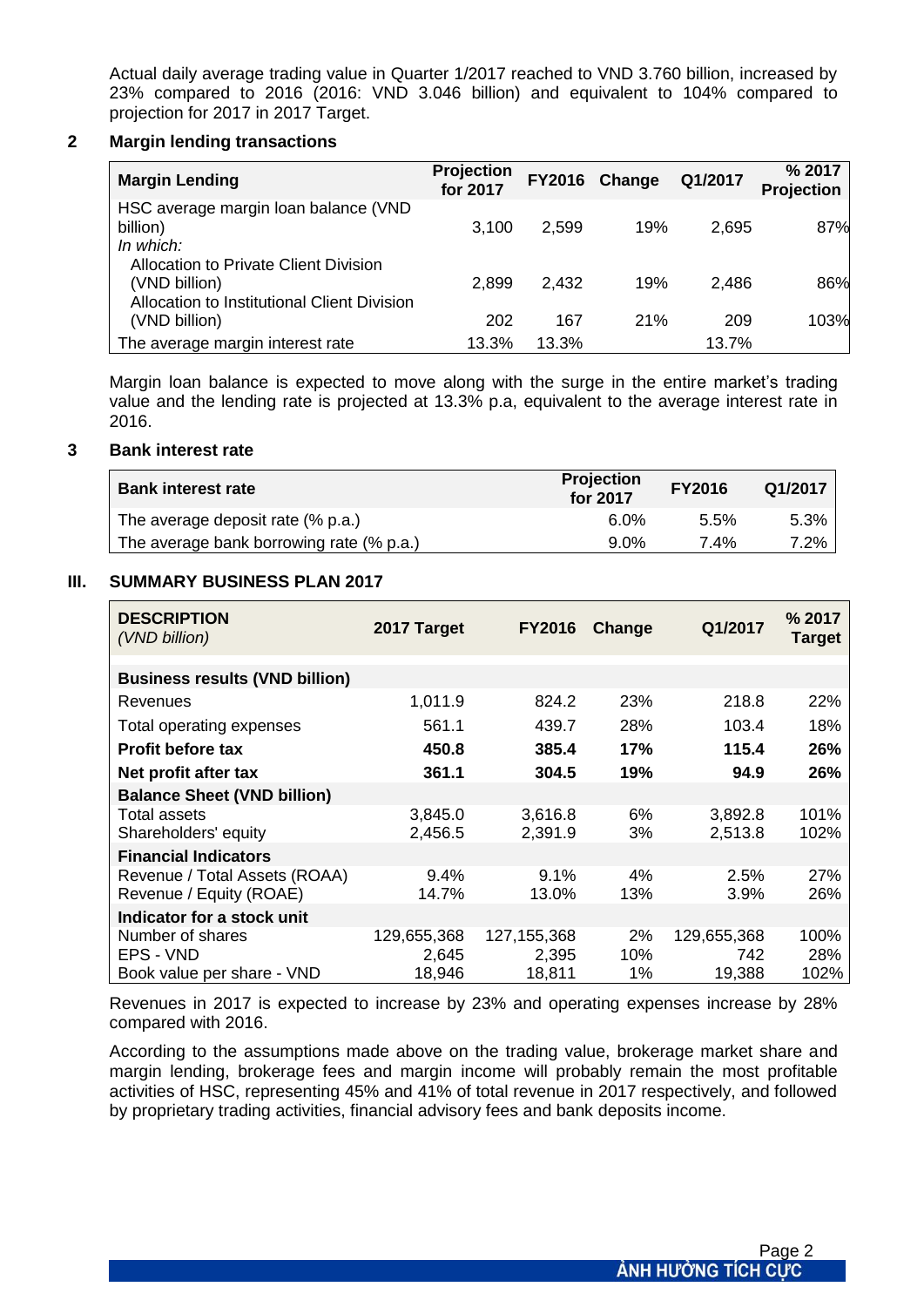#### **Revenues by income types**



Total operating expenses are projected at VND 561 billion, increasing by 28% compared to 2016 and mainly including:

| <b>Total operating expenses 2017</b>   | Weight | 2017<br><b>Target</b> | <b>FY2016</b>            | Change   | Q1/2017        | % 2017<br>Target |
|----------------------------------------|--------|-----------------------|--------------------------|----------|----------------|------------------|
| Normal operating expenses              | 79%    | 444.1                 | 338.4                    | 31%      | 86.1           | 19%              |
| Bank interest expense                  | 16%    | 90.0                  | 45.3                     | 99%      | 16.0           | 18%              |
| Securities investment expenses         | $0\%$  |                       | 14.3                     | $-100\%$ | 2.9            | n/a              |
| Loss/ (reversal) due to revaluation of |        |                       |                          |          |                |                  |
| financial assets                       | $0\%$  |                       | 3.5                      | $-100%$  | (1.7)          | n/a              |
| Provision for doubtful debts           | $0\%$  |                       | 18.2                     | $-100%$  |                | n/a              |
| General provision for margin lending   | 1%     | 3.3                   | 20.0                     | $-84%$   | $\blacksquare$ | n/a              |
| Interest expenses on HSC bonds         | 4%     | 23.8                  | $\overline{\phantom{0}}$ | n/a      | $\blacksquare$ | n/a              |
| Total                                  | 100%   | 561.1                 | 439.7                    | 28%      | 103.4          | 18%              |

Profit after tax in 2017 is predicted to reach VND 361 billion, or an increase of 19% compared to 2016 given the applicable corporate income tax rate of 20%.

Return on equity (ROAE) in 2017 is expected at 14.7%, up from 13.0% in 2016.

Business plan 2017 will be presented by revenues and operating expenses of each business function across HSC as follows:

| <b>Private Client Division (VND billion)</b> | 2017<br><b>Target</b> | <b>FY2016</b> | Change | Q1/2017        | % 2017<br><b>Target</b> |
|----------------------------------------------|-----------------------|---------------|--------|----------------|-------------------------|
| Brokerage fees for listed shares             | 268.5                 | 203.5         | 32%    | 55.8           | 21%                     |
| OTC stock brokerage fees                     | 0.7                   |               | n/a    | $\blacksquare$ | 0%                      |
| Margin trading turnover                      | 385.5                 | 319.9         | 20%    | 84.1           | 22%                     |
| Other revenues                               | 4.7                   | 7.0           | $-33%$ | 3.6            | 76%                     |
| <b>Total revenues</b>                        | 659.5                 | 530.5         | 24%    | 143.5          | 22%                     |

#### **1. Private Client Division**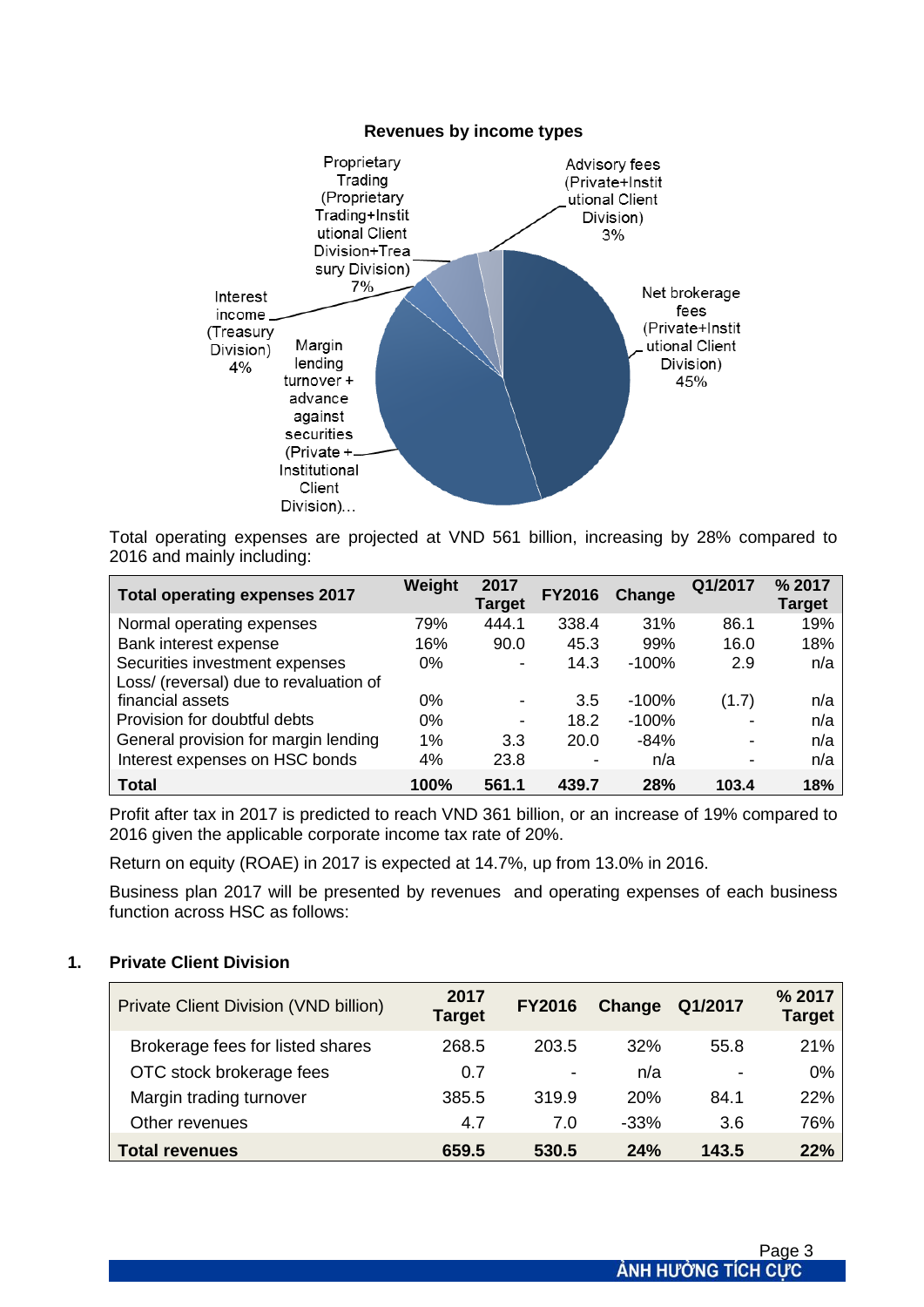In 2017, Private Client Division plans to focus on capacity building for the brokerage team and research and development of more new services to meet the diverse investment needs of customers such as: account management, OTC stock brokerage services, etc., thereby increasing fee income, interest and expanding brokerage market share for HSC.

*a. Brokerage fees for listed shares*

Brokerage fee income of Private Client Division is projected to increase by 32% on the following assumptions:

- The daily average trading value in 2017 increases by 19% as mentioned above;
- The market share of Private Client Department out of total domestic trading value rose from 9.6% in 2016 to 10.7% in 2017;
- Average brokerage fee reaches 0.19% of transaction value, remaining comparable to 2016;

#### *b. OTC stock brokerage fees*

In anticipating additional supply of shares from new IPOs in 2017, OTC brokerage unit has been established under the Private Client Division and is expected to contribute brokerage fees of VND 0.7 billion to the total revenue of the Division.

#### *c. Margin income*

Outstanding margin loan balance of the Private Client Division is predicted to account for 94% of HSC's total outstanding loans, similar to 2016 and reach VND 2,899 billion corresponding to the volatility in the market's average trading value compared to 2016.

The average margin rate is forecasted at 13.3% p.a, slightly up from 13.2% p.a in 2016 based on the overall market interest rate movements and competition from industry peers.

#### *d. Other revenues*

Other revenues include depository fees, shareholder management services, transfer of securities and other services, which are projected at VND 4.7 billion.

| <b>Institutional Client Division</b><br>(VND billion) | 2017<br><b>Target</b>    | <b>FY2016</b> | Change  | Q1/2017 | % 2017<br>Target |
|-------------------------------------------------------|--------------------------|---------------|---------|---------|------------------|
| Brokerage fees for listed shares                      | 145.8                    | 116.3         | 25%     | 31.0    | 21%              |
| Off-band transaction fee                              | 10.1                     | 8.6           | 18%     | 2.1     | 21%              |
| OTC stock brokerage fees                              | $\overline{\phantom{0}}$ | 9.9           | $-100%$ |         | n/a              |
| Bond brokerage fees                                   | 12.4                     | 10.5          | 18%     | 2.1     | 17%              |
| Margin income                                         | 26.8                     | 23.5          | 14%     | 7.1     | 27%              |
| Income from using capital                             | 9.0                      | 8.9           | 1%      | (0.1)   | $-1%$            |
| Other revenues                                        | 7.5                      | 8.1           | $-8%$   | 0.7     | 9%               |
| <b>Total revenues</b>                                 | 211.6                    | 185.9         | 14%     | 42.9    | 20%              |

#### **2. Institutional Client Division**

#### *a. Brokerage fees for listed shares*

Assumptions affecting net income from brokerage fees of the Institutional Client Division are analyzed below:

| <b>Institutional Client Division</b><br>(VND billion)         | 2017<br><b>Target</b> |       | FY2016 Change |
|---------------------------------------------------------------|-----------------------|-------|---------------|
| Daily average trading value                                   | 3,600                 | 3,046 | 18%           |
| % of foreign market/Total market                              | 13.0%                 | 13.1% |               |
| Foreign Institution of HSC/Total foreign market               | $31.0\%$              | 28.5% |               |
| Equivalent market share of Institutional Clients of HSC/Total |                       |       |               |
| market                                                        | 4.3%                  | 3.9%  |               |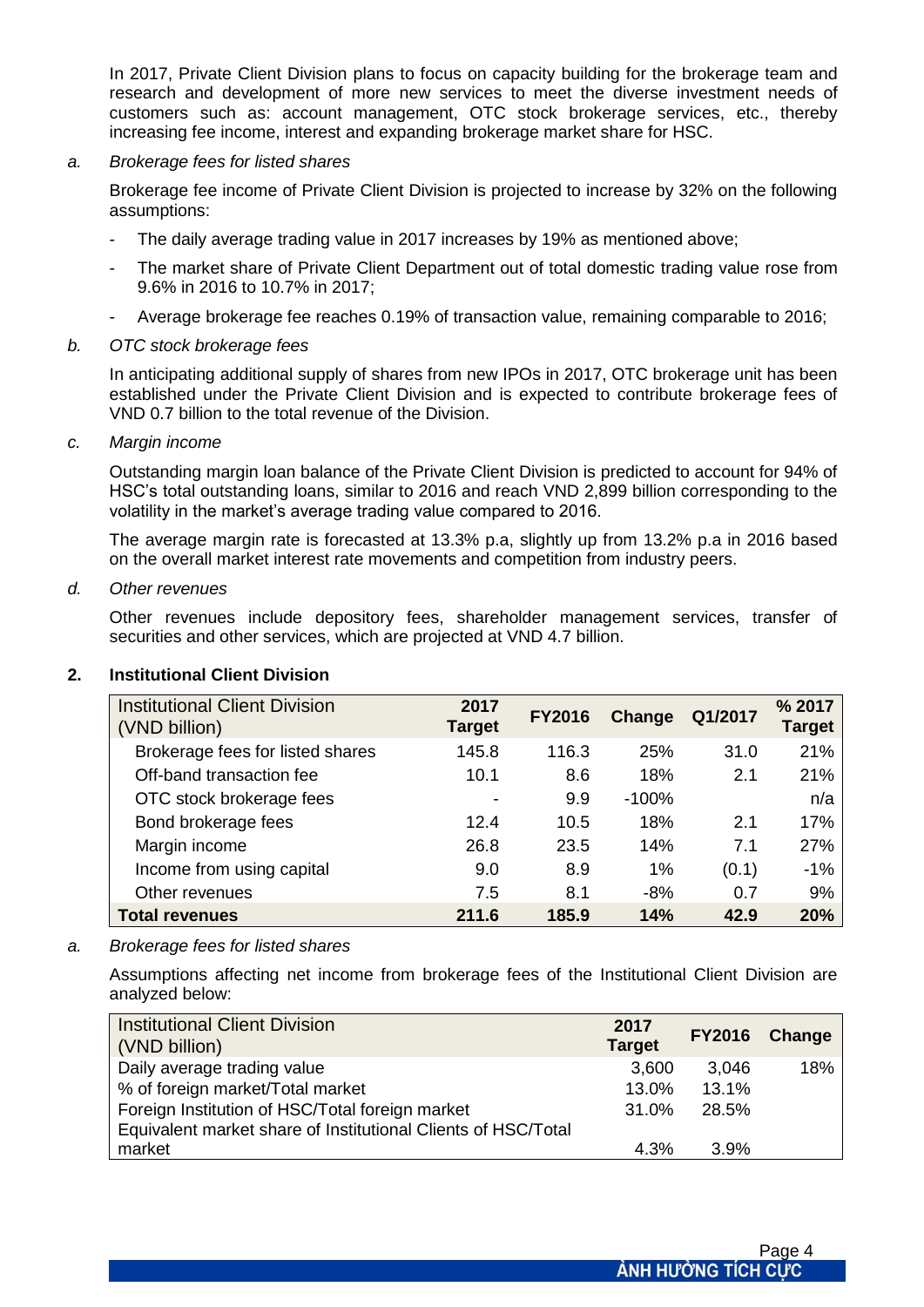Assumptions affecting net income from brokerage fees of the Institutional Client Division are given below:

- Of the total transaction value of Institutional Client Division, the transaction value from institutional clients usually accounts for 86% and the rest is from brokerage intermediaries (HSC must share 50% of brokerage fee with these intermediaries), which are predicted based on the value of transactions made in 2016;
- The average brokerage fees for ordinary transactions and transactions through intermediaries are projected at 0.16% and 0.40%, respectively, of the trading value, equivalent to 2016;

#### *b. Off-band transaction fee*

Include fees charged on transactions in large quantity of shares made off-band. Revenue in 2017 is projected at VND 10.1 billion based on 2016 results and anticipation of the growth rate of the market value in 2017.

#### *c. OTC stock brokerage fees*

Institutional Client Division expects no significant OTC transactions in 2017 as have been done in 2016.

*d. Bond brokerage fees*

The gross bond brokerage fees for institutional clients are expected to reach VND 6.2 billion based on the assumption of an increased trading value in 2017 compared to 2016.

*e. Margin income*

Based on the fact in 2016, the demand for margin of Institutional Client Division in 2017 is predicted to account for roughly 6% of HSC's total margin balance at a margin rate of 13.3%/p.a.

*f. Income from using capital*

It is mainly attributed to the purchase and resale of stocks to institutional investors.

Average capital used is projected at VND 30 billion with a ROI of 30% p.a, generating VND 9 billion profit in 2017. In 2016, the average capital employed was VND 11.6 billion and a ROI of 41.3%/p.a.

*g. Other revenues*

Other revenues come primarily from provision of market research information by Research Division.

| <b>Corporate Finance Division</b><br>(VND billion) | 2017<br><b>Target</b> | <b>FY2016</b> |      | <b>Change Q1/2017</b>    | % 2017<br><b>Target</b> |
|----------------------------------------------------|-----------------------|---------------|------|--------------------------|-------------------------|
| <b>Advisory Fees</b>                               | 25.0                  | 16.1          | 55%  | 6.1                      | 24%                     |
| Income from using capital                          | 20.0                  | 0.2           | n/a  | $\overline{\phantom{a}}$ | n/a                     |
| <b>Total revenues</b>                              | 45.0                  | 16.3          | 176% | 6.1                      | 13%                     |

#### **3. Corporate Finance Division**

#### *a. Advisory Fees*

Net advisory fees include fees from success advisory transactions, procedure and underwriting fees.

#### *b. Income from using capital*

It mainly involve support for underwriting contracts in 2017 based on the assumptions of an average investment of VND 100 billion and expected ROI of 20% p.a.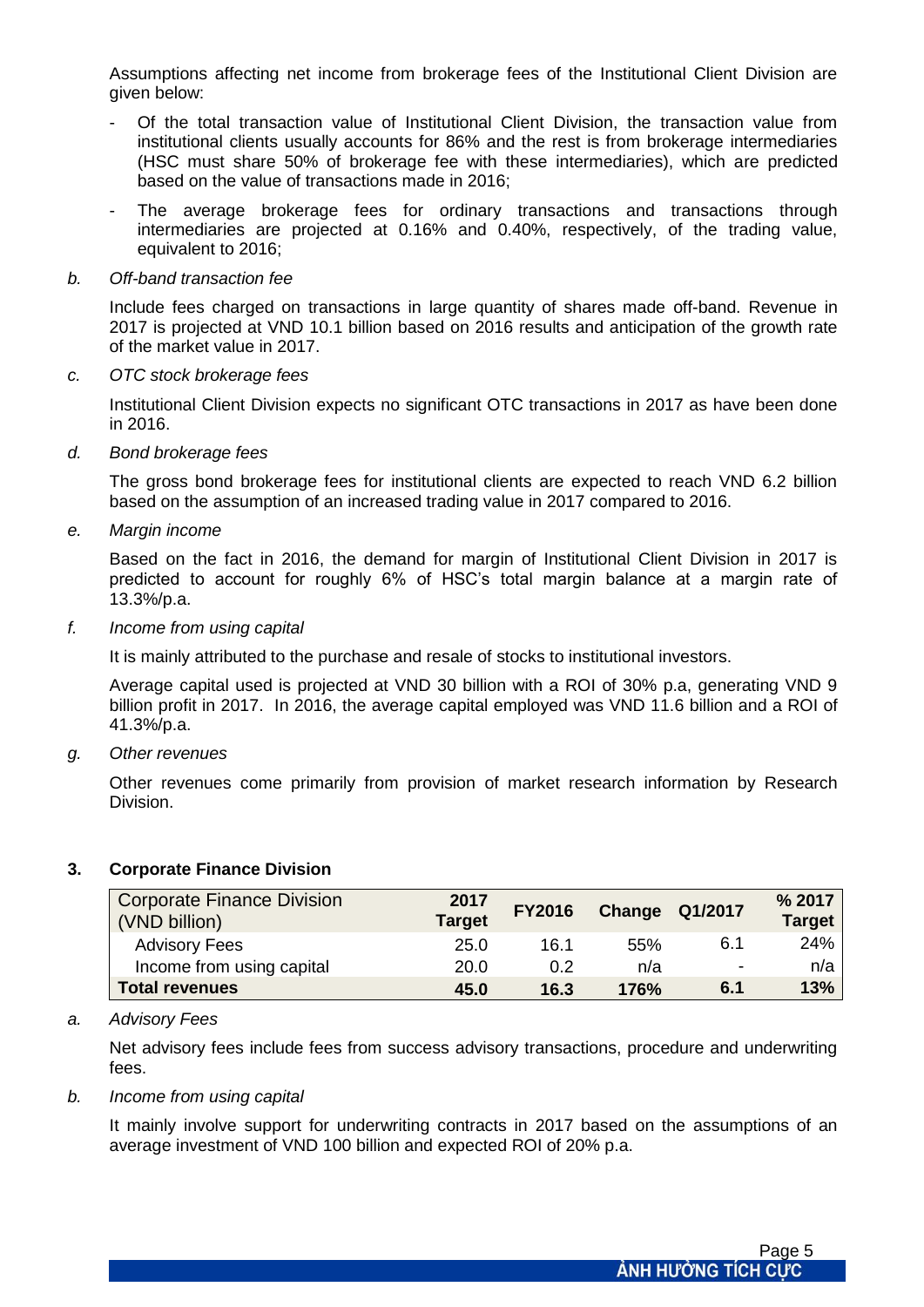Capital employed to support underwriting contracts of the Corporate Finance Division is predicted at a ROI of 20% p.a, lower than the ROI from income from using capital by the Institutional Client Division (30%), which can be attributed to the particularities of underwriting business whereby OTC stocks account for the majority and capital employed is larger than VND 100 billion compared to the Institutional Client Division's portfolio which typically include listed shares with capital used under VND 30 billion.

## **4. Proprietary Trading Division**

| <b>Proprietary Trading Division</b><br>(VND billion) | 2017<br><b>Target</b> | <b>FY2016</b>  | Change | Q1/2017                  | % 2017<br><b>Target</b> |
|------------------------------------------------------|-----------------------|----------------|--------|--------------------------|-------------------------|
| Old portfolio                                        | 0.8                   | 1.1            | $-27%$ | 0.2                      | 22%                     |
| New portfolio                                        | 30.0                  | 53.4           | $-44%$ | 13.6                     | 45%                     |
| ETF portfolio                                        | 7.5                   | 5.9            | 27%    | 3.1                      | 42%                     |
| Derivative portfolio                                 | 4.8                   | $\blacksquare$ | n/a    | $\overline{\phantom{a}}$ | n/a                     |
| <b>Total revenues</b>                                | 43.1                  | 60.3           | $-29%$ | 16.9                     | 39%                     |

#### *a. Old portfolio*

Old portfolio consists largely of investments in OTC stocks brought forward from the previous years. Turnover of the old portfolio will be mainly from dividends with the value after provision of about VND 42 billion and expected ROI of 1.8% p.a.

#### *b. New portfolio*

The portfolio of listed stocks is predicted to generate a profit of VND 30 billion with average investment of VND 150 billion at a ROI of 20% p.a. The overall assumption is that VN 30 Index will grow by 17% from 665 at the beginning to 780 at the end of 2017 (2016: average capital of VND 83.7 billion and ROI 52.3% p.a).

#### *c. ETF portfolio*

ETF portfolio is predicted to generate a profit of VND 7.5 billion with average investment of VND 30 billion at a ROI of 25% p.a. (2016: average capital of VND 19.7 billion and ROI 21% p.a).

#### *d. Derivative portfolio*

Derivative portfolio will be launched in 2017 and HSC intends to use approximately VND 40 billion for market making activities of Index Futures with expected profitability rate of 12% p.a, bringing VND 4.8 billion of profit.

Generally, the investment portfolio of the division dealing in 2017, the average capital investment reached VND 220 billion at the average ROI of 19.2% / year (2016: average capital investment of VND 103 billion and average ROI of 46.4% p.a).

#### **5. Treasury Division**

| <b>Treasury Division</b><br>(VND million) | 2017<br><b>Target</b>    | <b>FY2016</b> | Change  | Q1/2017 | % 2017<br><b>Target</b> |
|-------------------------------------------|--------------------------|---------------|---------|---------|-------------------------|
| Interest on bank deposits                 | 38.6                     | 30.6          | 26%     | 9.3     | 24%                     |
| Bond investment                           | $\overline{\phantom{0}}$ | 0.1           | $-100%$ | ٠       | n/a                     |
| Other revenues                            | 0.3                      | 0.6           | $-46%$  | 0.1     | 31%                     |
| <b>Total revenues</b>                     | 38.9                     | 31.3          | 24%     | 9.4     | 24%                     |

#### *a. Interest on bank deposits*

Interest income from bank deposits is expected to reach VND 38.6 billion with deposit balance maintained at VND 725 billion and the average deposit interest rate of 6.0% p.a (2016: average deposit balance of VND 631 billion and the average interest rate of 5.5% p.a).

#### *b. Bond investment*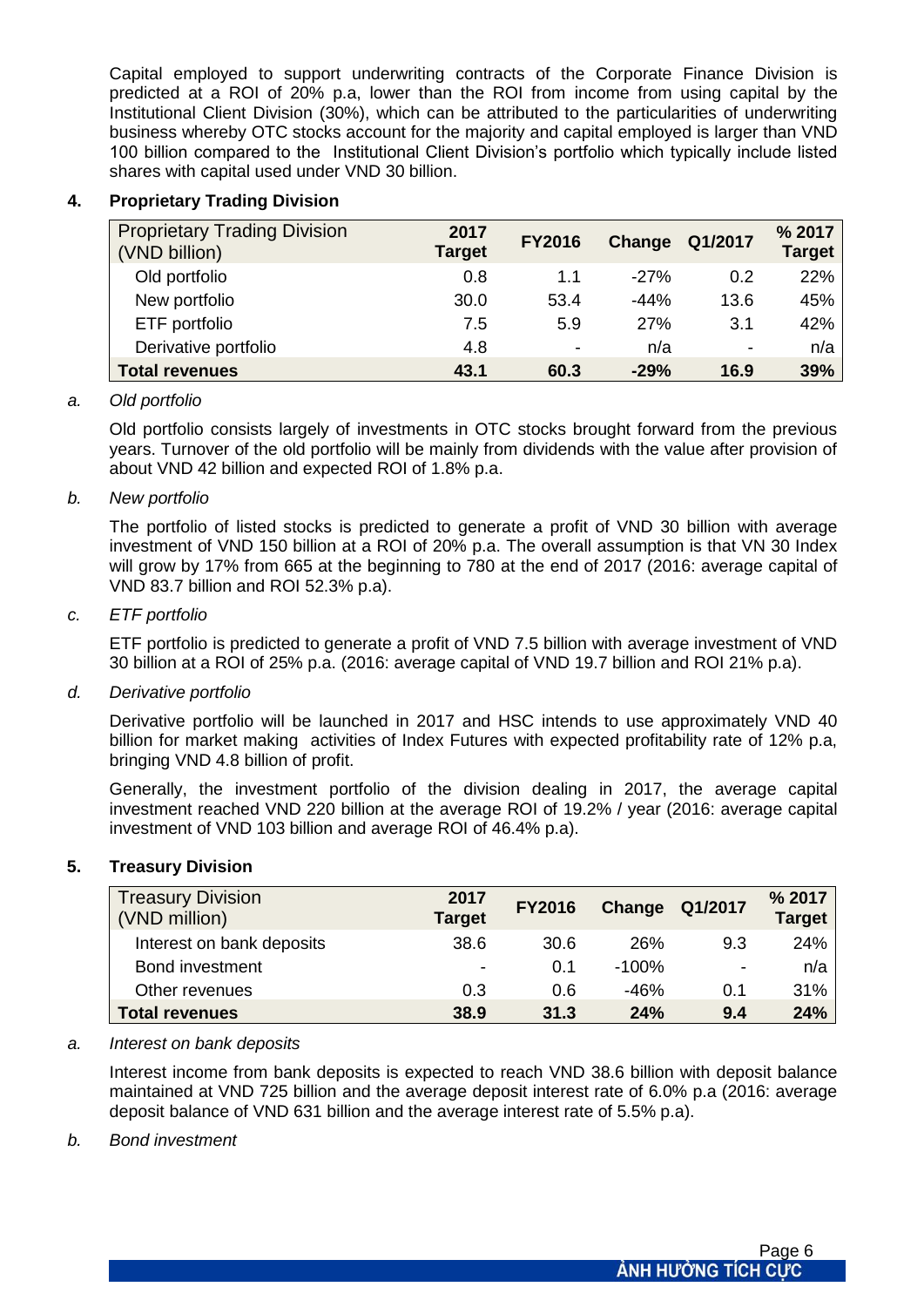Similar to 2016, the Board of Management does not plan to invest in the bond portfolio in 2017 in anticipation of low bond coupon rates in the market, so investment in bonds may not bring positive benefits as the previous years. Instead, most of the capital is channeled into more profitable investments such as margin lending.

#### *c. Other revenues:*

Other revenues come from bond brokerage fees and bond auction for customers.

#### **6. Brokerage derivatives**

This is the new business line expected to be launched in 2017 based on the trading of Index Futures.

Brokerage fees are anticipated based on the following assumptions:

| Net brokerage fees<br>(VND billion)                 | 2017 Target |
|-----------------------------------------------------|-------------|
| Derivative market size compared to the stock market | 30%         |
| Operating cycle (months)                            | 6           |
| The average number of contracts / day (contracts)   | 2,805       |
| Value of 01 contract (VND billion)                  | 0.39        |
| HSC's market share                                  | 20%         |
| Brokerage fees / contract (VND thousand)            | 100         |
| Annual brokerage fees (VND billion)                 | 13.9        |

#### **II. OPERATING EXPENSES IN 2017**

| Operating expense<br>(VND billion)          | Weight | 2017<br><b>Target</b> | 2016  | <b>Change</b> | Q1/<br>2017 | % 2017<br><b>Target</b> |
|---------------------------------------------|--------|-----------------------|-------|---------------|-------------|-------------------------|
| Salary and personnel related expenses       | 53%    | 234.3                 | 167.6 | 40%           | 44.3        | 19%                     |
| Securities brokerage expenses               | 16%    | 71.1                  | 61.1  | 16%           | 14.4        | 20%                     |
| Outsourced service expenses                 | 14%    | 62.0                  | 55.8  | 11%           | 14.7        | 24%                     |
| Leasing expenses                            | 6%     | 24.6                  | 20.6  | 19%           | 5.4         | 22%                     |
| IT related expenses                         | 5%     | 20.7                  | 14.7  | 40%           | 3.3         | 16%                     |
| Depreciation & amortization expenses        | 4%     | 17.6                  | 5.9   | 197%          | 1.6         | 9%                      |
| Other expenses                              | 3%     | 14.0                  | 12.8  | 9%            | 2.5         | 18%                     |
| <b>Total operating expenses before bank</b> |        |                       |       |               |             |                         |
| interest expenses and provisions            | 100%   | 444.1                 | 338.4 | 31%           | 86.1        | 19%                     |
| Bank interest expenses                      |        | 90.0                  | 45.3  | 99%           | 16.0        | 18%                     |
| Securities investment expenses              |        |                       | 14.3  | $-100%$       | 2.9         | n/a!                    |
| Provision for impairment of investments     |        | $\blacksquare$        | 3.5   | $-100%$       | (1.7)       | n/a!                    |
| Provision for doubtful debts                |        | $\blacksquare$        | 18.2  | $-100%$       |             | n/a!                    |
| General provision for margin lending        |        | 3.3                   | 20.0  | -84%          |             |                         |
| Interest expenses on HSC bonds              |        | 23.8                  |       | n/a           |             |                         |
| <b>Total operating expenses</b>             |        | 561.1                 | 439.7 | 28%           | 103.4       | <b>18%</b>              |
| Cost/Income Ratio                           |        | 55%                   | 53%   |               | 47%         |                         |

Total operating expenses in 2017 is expected to increase by 28% compared to 2016 in which:

- Operating costs before interest expenses and provisions are expected to go up by 31% primarily due to increased staffing expenses, expenses for brokerage services and depreciation associated with HSC's investments in infrastructure in 2017;
- Interest expenses will probably double compared to 2016 in anticipation of increased demand for short-term loans for principal investment in 2017;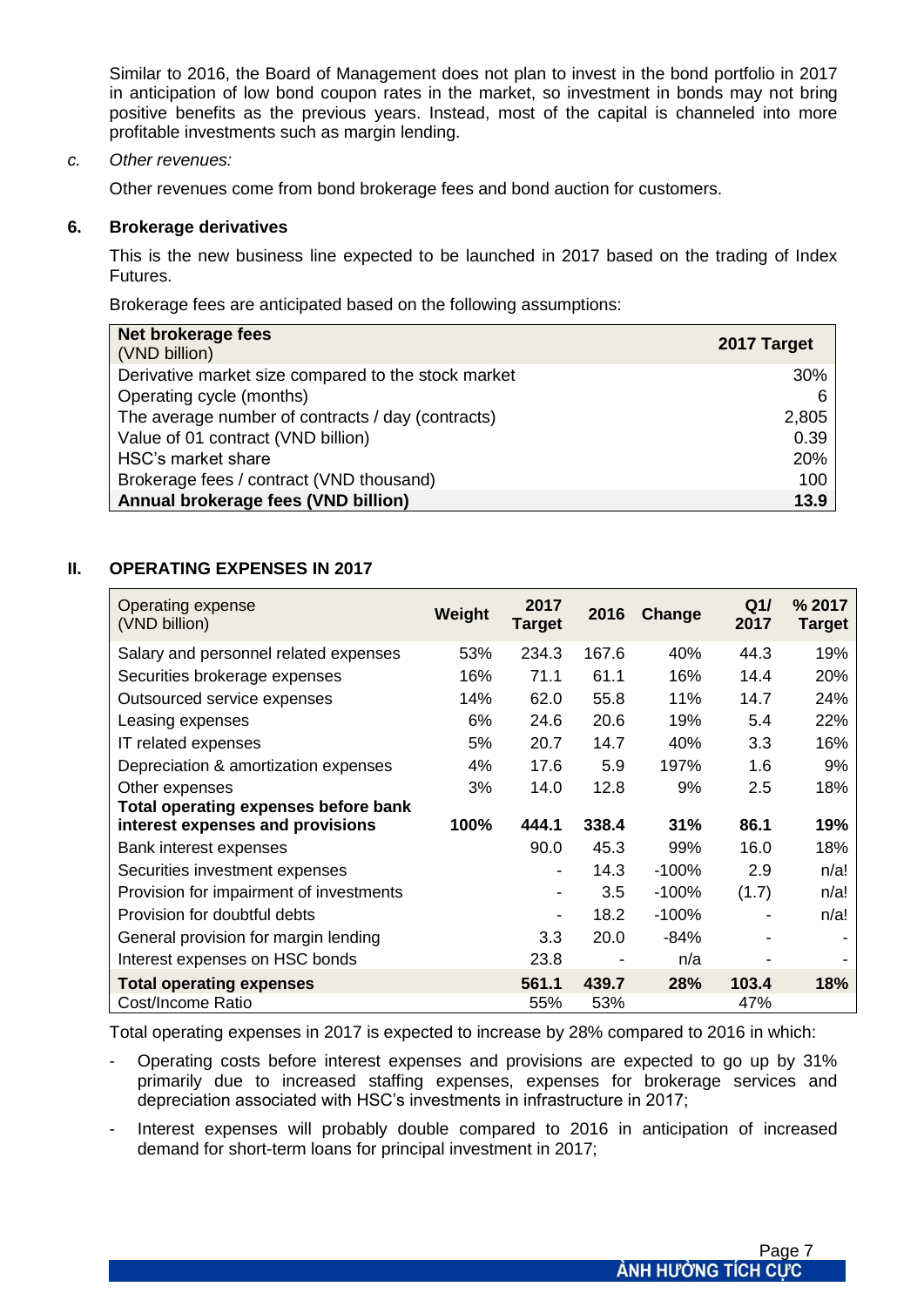- HSC Board of Management is considering to issue bonds to cover short-term capital demands, which will incur interest payment for bonds;
- However, provisions are expected to be less (compared to 2016) or nil, reducing operating expenses in 2017.

The fact that growth rate higher operating costs revenue growth as an indicator of operating costs / total revenues (CIR) was 55%, higher than the 53% of 2016.

Significant changes in operating expenses before interest expenses and provisions in 2017 compared to 2016 are as follows:

#### **1. Salary and personnel related expenses**

Salary and personnel related expenses account for 53% or up by 40% compared to 2016, in which:

| <b>Salary and personnel related expenses</b><br>(VND billion) | 2017 Target | <b>FY2016</b> | $\%$<br>Change |
|---------------------------------------------------------------|-------------|---------------|----------------|
| Salary and associated expenses                                | 130.2       | 94.9          | 37%            |
| <b>Commission expenses</b>                                    | 80.4        | 56.9          | 41%            |
| Performance allowance                                         | 18.0        | 12.0          | 50%            |
| Insurance and periodic medical checkup                        | 5.6         | 3.8           | 49%            |
| <b>Total</b>                                                  | 234.3       | 167.6         | 40%            |

- Salary expenses are projected to increase by 37% compared to 2016, which can be attributed to:
	- o Increased staffing expenses by expanding departments will also lead to incremental expenses in the amount of VND 16 billion, equivalent to an increase of 17% on salary expenses.
	- $\circ$  Pay rise of some Managing Directors and support departments (who have not got pay rise for 24 months) in 2017, equivalent to an increase of 15% in salary expenses in 2017;
	- $\circ$  Salary expense increase due to new staff joining HSC from Q3/2016, which is equivalent to an increase of 5% in total salary payment of 2017.
- Commission expense includes commission paid to brokers will increase as driven by expectedly higher trading value in HSC and business development incentives to generate more revenues for the HSC ;
- Performance allowance anticipated to be accrued in 2017 is VND 18 billion compared to VND 12 billion by 2016;
- Insurance and periodic medical checkup for employees are anticipated to increase compared to 2016 due to increased staffing and enhanced insurance package for employees in 2017.

#### **2. Securities brokerage expenses**

These are securities brokerage fees paid to the Stock Exchanges, which will increase proportionally to the increase in HSC's trading value in 2017.

#### **3. Outsourced service expenses**

Outsourced service expenses mainly include: independent audit, internal audit, money tally of banks in transaction offices, brokerage fees paid to intermediaries, outsourced management counseling, car rental/parking, security, cleaning and printing expenses.

Outsourced service expenses are projected to increase by 11% compared to 2016 mainly due to incremental brokerage fees paid to intermediaries for client referrals to HSC in anticipation of higher trading value of this customer segment.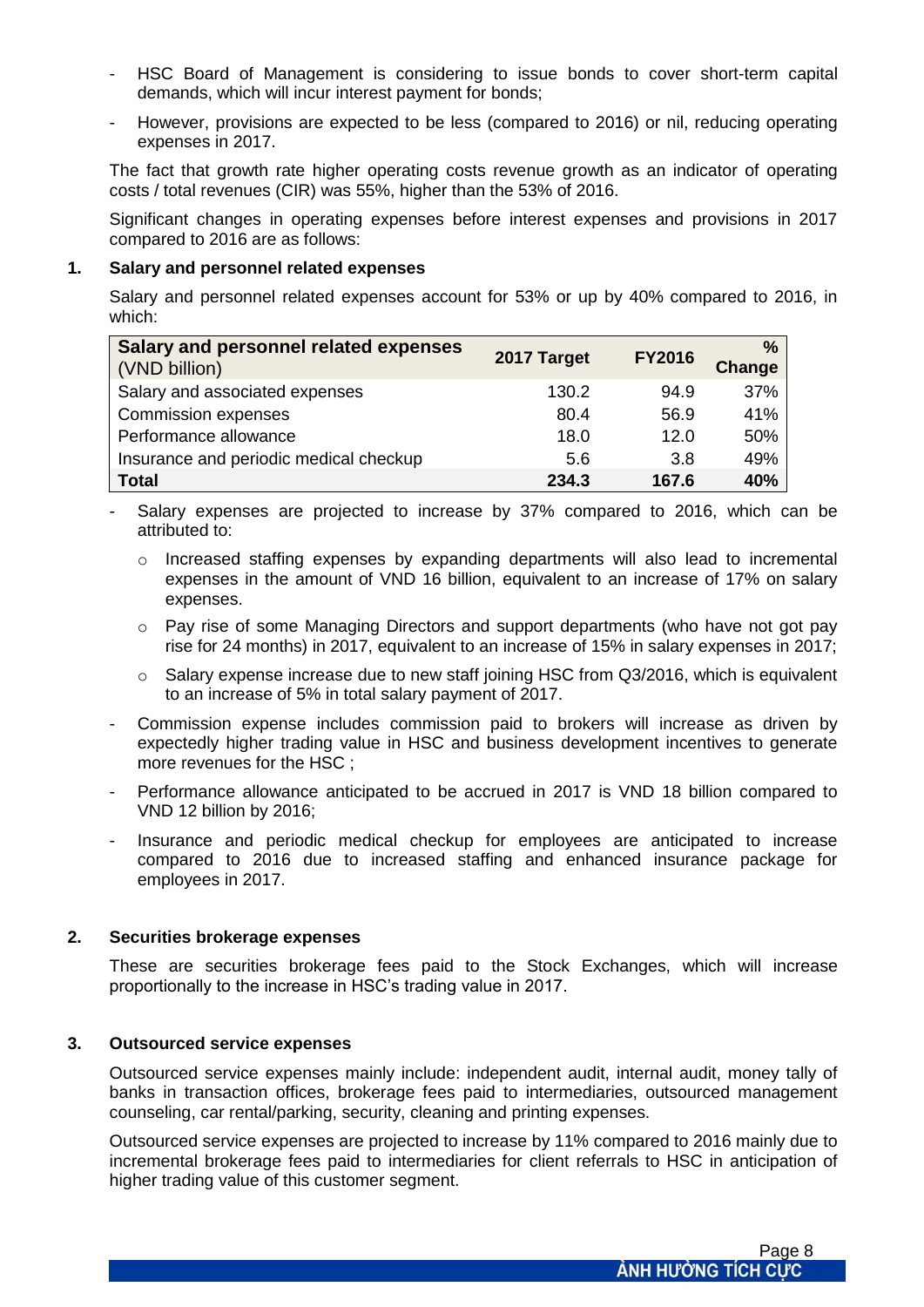#### **4. Leasing expenses**

Leasing expenses are expected to increase by 19% compared to 2016 mainly due to the relocation of part of Hanoi office from 66A Tran Hung Dao to Cornerstone Building in 2017 to accommodate newly hired staff and prepare for the new business line. The majority of office leases are long-term contracts and will remain stable over the years.

#### **5. Information technology expenses**

Information technology expenses include maintenance expenses of the trading system, broadband connection and information services. In which:

Maintenance expenses for the trading system will mainly involve the current trading system in 2017;

Broadband connection and information services are expected to increase by 44% compared to 2016 mainly due to increased operating expenses for new IT projects in 2017, e.g.: Implementation of Disaster Recovery (DR) system, maintenance expenses of derivative trading platform, business process management (BPM) platform, and business intelligence (BI) platform.

| Network, Internet access and information service expenses<br>(VND billion) | 2017 Target |
|----------------------------------------------------------------------------|-------------|
| Virtual information services (VIS)                                         | 6.84        |
| Hardware maintenance services                                              | 2.10        |
| Software maintenance services                                              | 1.50        |
| Network, Internet access and broadband expenses                            | 2.33        |
| Operating expenses of Disaster Recovery (DR) system                        | 2.36        |
| Operating expenses of derivative trading platform                          | 2.81        |
| Maintenance expenses of business process management (BPM) platform         | 0.12        |
| Maintenance expenses of business intelligence (BI) platform                | 0.12        |
| <b>Total</b>                                                               | 18.18       |

#### **6. Fixed asset depreciation**

Fixed asset depreciation mainly involves IT facilities such as: IT equipment, data centers and IT systems (representing 95% of total depreciation expenses).

IT related depreciation expense in 2017 is projected at VND 16.7 billion, well doubling that of 2016 mainly due to the incremental depreciation expenses of new assets/investment projects in 2017, in which:

Depreciation expenses of existing IT assets is VND 8.3 billion, up by 53% compared to 2016 and including depreciation expenses of 2 new projects commenced at the end of 2016 namely Derivatives Trading Platform and DRP implementation;

| Depreciation expenses of existing assets<br>(VND billion) | 2017 Target | <b>FY2016</b> | Change |
|-----------------------------------------------------------|-------------|---------------|--------|
| Disaster Recovery Plan (DRP) implementation               | 0.8         |               | n/a    |
| Derivatives Trading Platform                              | 2.9         | -             | n/a    |
| <b>Existing assets</b>                                    | 4.6         | 5.4           | 15%    |
| Total                                                     | 8.3         | 5.4           | 53%    |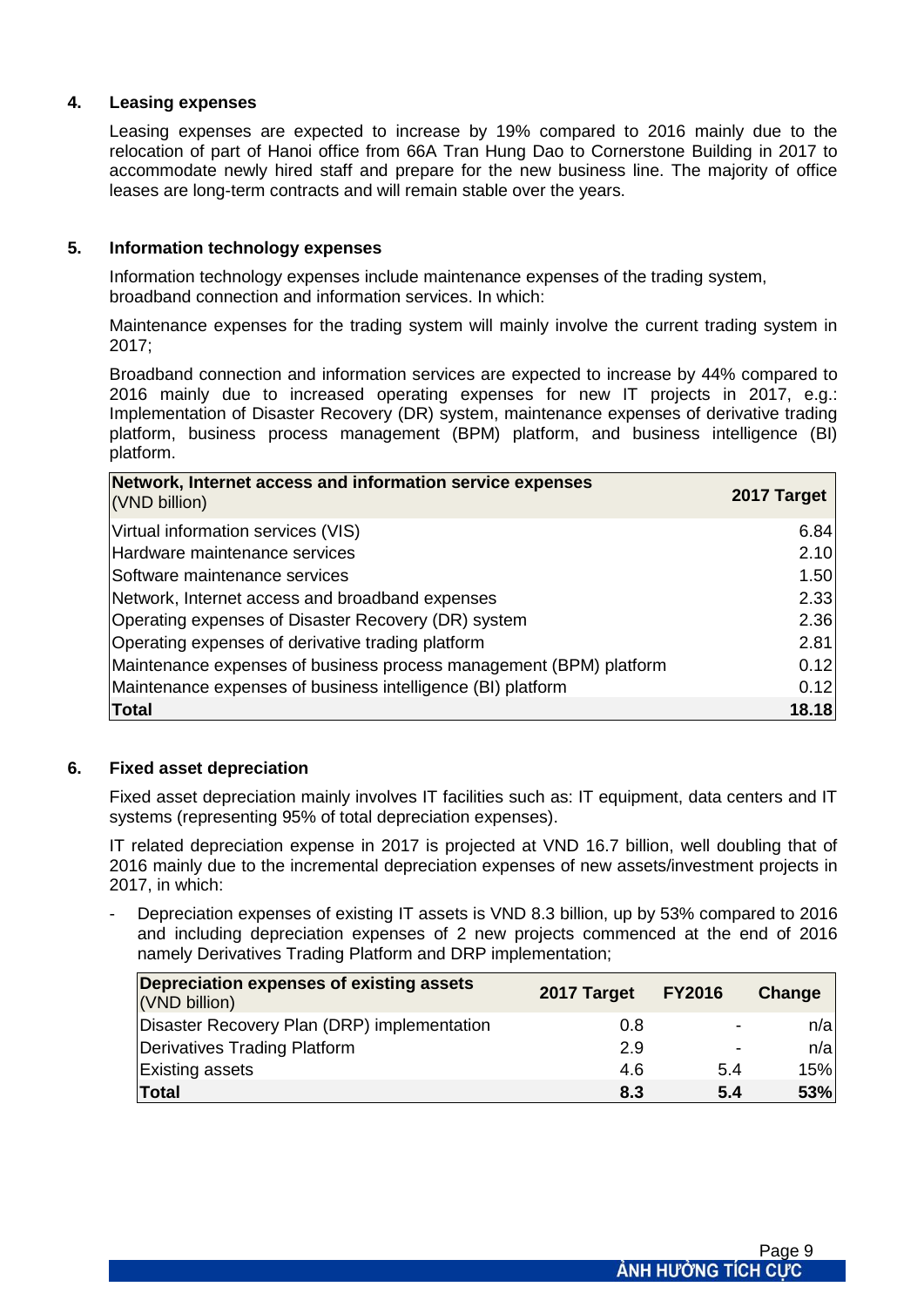- Depreciation expenses of newly acquired IT assets are VND 8.46 billion. The list of new IT assets is expected to include:

| <b>Item</b>                                                                       |              | <b>Number</b><br>Οf | <b>Annual depreciation</b> |      |      |
|-----------------------------------------------------------------------------------|--------------|---------------------|----------------------------|------|------|
| (VND billion)                                                                     | <b>Value</b> | years               | 2017                       | 2018 | 2019 |
| Purchase of 300 man/days of AFE<br>Implementation of information security         | 2.90         | 3                   | 0.97                       | 0.97 | 0.97 |
| management project<br>Replacement of the old server, pin ups,                     | 2.50         | 3                   | 0.83                       | 0.83 | 0.83 |
| equipment for data centers<br>Setting up new Hanoi branch at Corner Stone         | 3.50         | 3                   | 1.17                       | 1.17 | 1.17 |
| <b>Building</b>                                                                   | 3.80         | 3                   | 1.27                       | 1.27 | 1.27 |
| Purchase of missing Microsoft license<br>(Windows, Office, etc.)                  | 6.00         | 3                   | 2.00                       | 2.00 | 2.00 |
| Internal website, strengthened collaboration<br>and interaction                   | 1.38         | 3                   | 0.46                       | 0.46 | 0.46 |
| Internet website, support for Retail, product<br>promotion                        | 3.45         | 3                   | 1.15                       | 1.15 | 1.15 |
| Develop more add-ons for current Business<br>Intelligence (BI) Platform (phase 2) | 1.15         | 3                   | 0.38                       | 0.38 | 0.38 |
| A new version of the accounting system to<br>support derivative transactions      | 0.69         | 3                   | 0.23                       | 0.23 | 0.23 |
| <b>Total</b>                                                                      | 25.37        |                     | 8.46                       | 8.46 | 8.46 |

#### **7. Bank interest expenses**

Interest expense of short-term loans are projected to be incurred in 2017 to meet working capital demands for margin lending business, which had a significant upswing amidst improved market sentiment. The average short-term loan balance is forecast at VND 1.000 billion at an average borrowing interest rate of 9.0% p.a.

#### **8. General provision for margin lending**

These are general provisions for margin loans to be added in 2017 at a proportion of 0.75% on the margin increase compared to late 2016.

#### **9. Other expenses**

Remaining expenses of 2017 will be subject to minor variation from 2016 and reasonably incurred at the Company.

#### **10. Interest expenses on HSC bonds**

The Executive Committee can consider a plan to issue bonds to cover the loans, totaling VND 500 billion at a bond coupon rate of 9.5% p.a and is expected in the second half of 2017.